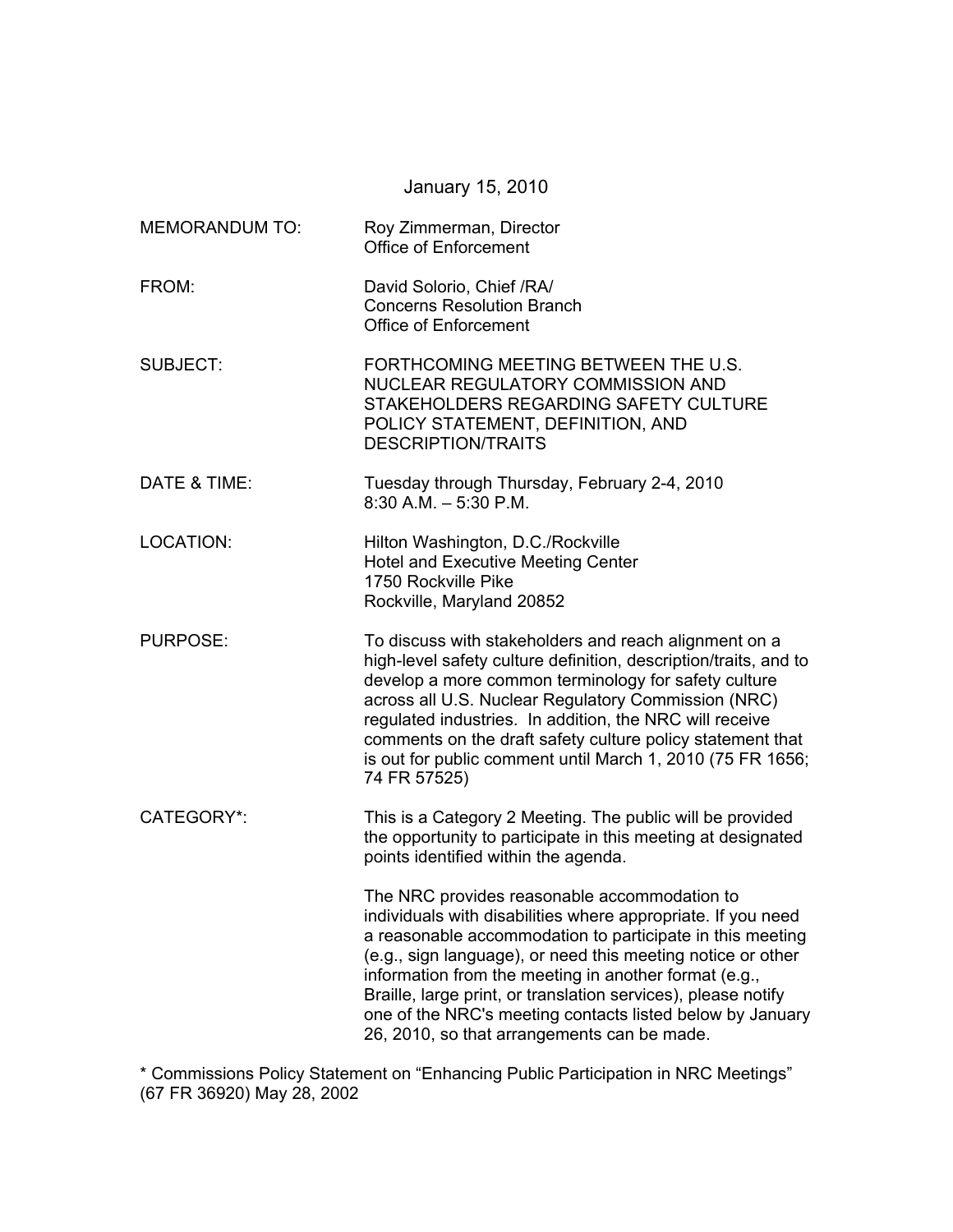| TELECONFERENCE/:<br>WEB-CONFERENCING | Interested members of the public unable to travel to the<br>meeting location may participate remotely through the<br>internet or by telephone via a toll-free teleconference. For<br>details, please call one of the NRC meeting contacts listed<br>below or the toll-free number, 1-800-368-5642, and ask the<br>operator for a connection to one of the meeting contacts.<br>Those interested in participating in this meeting by web-<br>conferencing or teleconferencing should call or e-mail one<br>of the contacts as soon as possible, but by no later than<br>January 26, 2010 (for remote participation, pre-registration<br>is required). |                                                         |  |
|--------------------------------------|------------------------------------------------------------------------------------------------------------------------------------------------------------------------------------------------------------------------------------------------------------------------------------------------------------------------------------------------------------------------------------------------------------------------------------------------------------------------------------------------------------------------------------------------------------------------------------------------------------------------------------------------------|---------------------------------------------------------|--|
| NOTE:                                | Additional workshop materials, such as background<br>information, discussion topics, key questions, and any<br>presentation materials, will also be posted at:<br>http://www.nrc.gov/about-<br>nrc/regulatory/enforcement/safety-culture.html. Meeting<br>participants are encouraged to check this page periodically<br>before the workshop date to access all the meeting<br>materials and for any revisions to the attached agenda<br>(Note: Breakout sessions updated in the Agenda (1/21/10)).                                                                                                                                                  |                                                         |  |
| <b>REGISTRATION:</b>                 | All meeting attendees — including attendees participating<br>through the teleconference bridge and/or remotely though<br>the internet — should pre-register with one of the contacts<br>listed below as soon as possible, but by no later than<br>January 26, 2010, preferably via e-mail.                                                                                                                                                                                                                                                                                                                                                           |                                                         |  |
| CONTACTS:                            | Jose Ibarra (OE)<br>301-251-7612<br>Jose.lbarra@nrc.gov<br>Pete Hernandez (OE)<br>301-415-8319<br>Pete.Hernandez@nrc.gov                                                                                                                                                                                                                                                                                                                                                                                                                                                                                                                             | Molly Keefe (OE)<br>301-415-5717<br>Molly.Keefe@nrc.gov |  |
| PARTICIPANTS:                        | Participants from the NRC include staff from the Offices of<br>Enforcement (OE), Nuclear Regulatory Research (RES),<br>Nuclear Reactor Regulation (NRR), New Reactors (NRO),<br>Nuclear Materials Safety and Safeguards (NMSS), and<br><b>Federal and State Materials and Environmental</b><br>Management Programs (FSME). NRC anticipates various<br>external stakeholders too numerous to list.                                                                                                                                                                                                                                                    |                                                         |  |
| <u>Enclosure:</u>                    | <b>NRC</b><br>Roy Zimmerman, OE<br>David Solorio, OE<br>Maria Schwartz, OE<br>Alexander Sapountzis, OE<br>Dr. Valerie Barnes, RES<br>et al.                                                                                                                                                                                                                                                                                                                                                                                                                                                                                                          | <b>Stakeholders</b><br>et al.                           |  |
|                                      |                                                                                                                                                                                                                                                                                                                                                                                                                                                                                                                                                                                                                                                      |                                                         |  |

1. Agenda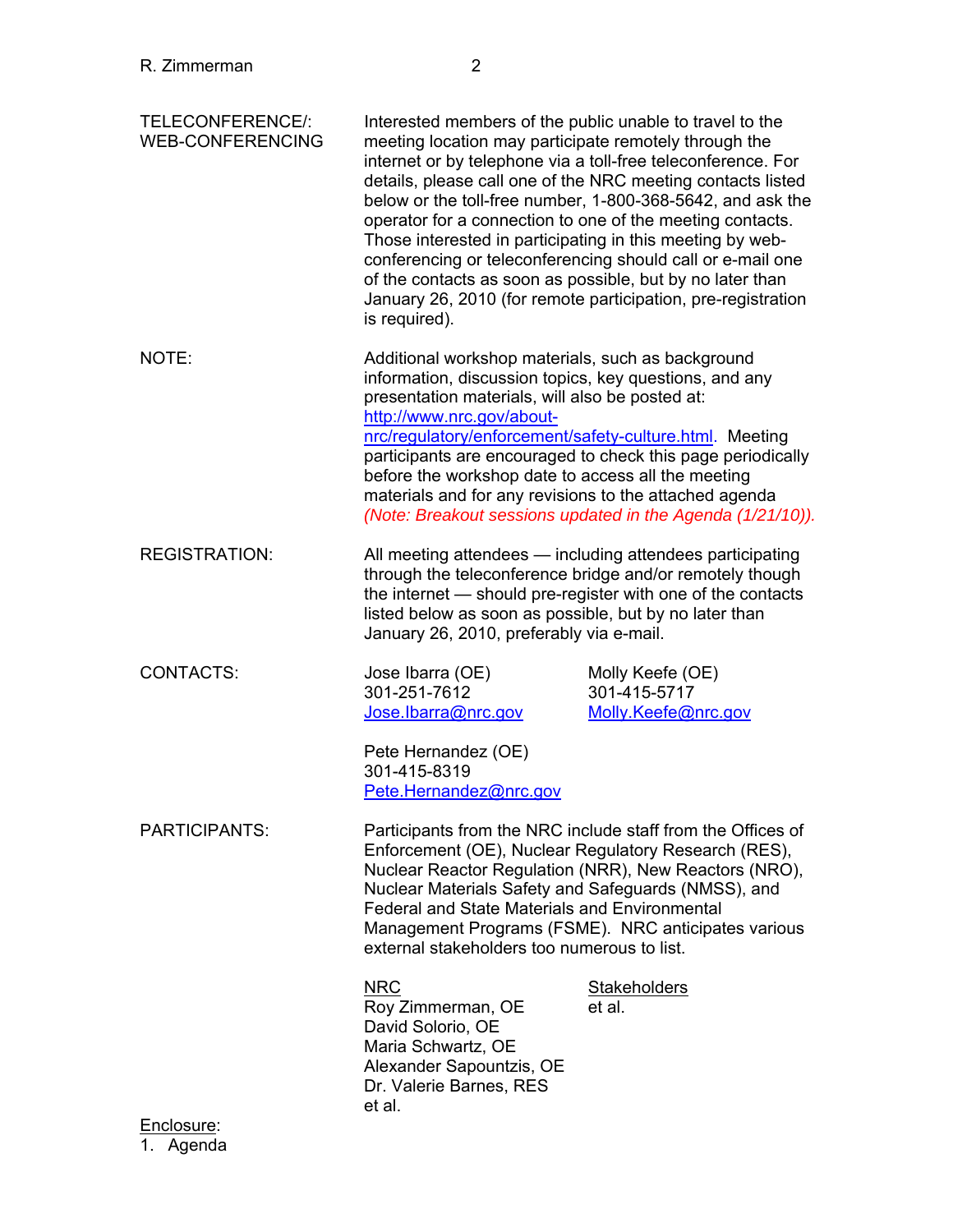| R. Zimmerman                                                         |                                       |                                                                                                                                             | 2                                                                                                                                                                                                                                                                                                                                        |                                                         |                                                                                                                                                                                                                                                                                                         |
|----------------------------------------------------------------------|---------------------------------------|---------------------------------------------------------------------------------------------------------------------------------------------|------------------------------------------------------------------------------------------------------------------------------------------------------------------------------------------------------------------------------------------------------------------------------------------------------------------------------------------|---------------------------------------------------------|---------------------------------------------------------------------------------------------------------------------------------------------------------------------------------------------------------------------------------------------------------------------------------------------------------|
| TELECONFERENCE/:                                                     | <b>WEB-CONFERENCING</b>               |                                                                                                                                             | Interested members of the public unable to travel to the<br>meeting location may participate remotely through the internet or by<br>contacts. Those interested in participating in this meeting by web-<br>conferencing or teleconferencing should call or e-mail one of the<br>remote participation, pre-registration is required).     |                                                         | telephone via a toll-free teleconference. For details, please call one of<br>the NRC meeting contacts listed below or the toll-free number, 1-800-<br>368-5642, and ask the operator for a connection to one of the meeting<br>contacts as soon as possible, but by no later than January 26, 2010 (for |
| NOTE:                                                                |                                       |                                                                                                                                             | Additional workshop materials, such as background information,<br>discussion topics, key questions, and any presentation materials, will<br>also be posted at: http://www.nrc.gov/about-<br>access all the meeting materials and for any revisions to the attached<br>agenda. (Note: Breakout sessions updated in the Agenda (1/21/10)). |                                                         | nrc/regulatory/enforcement/safety-culture.html. Meeting participants are<br>encouraged to check this page periodically before the workshop date to                                                                                                                                                      |
| <b>REGISTRATION:</b>                                                 |                                       |                                                                                                                                             | teleconference bridge and/or remotely though the internet - should<br>but by no later than January 26, 2010, preferably via e-mail.                                                                                                                                                                                                      |                                                         | All meeting attendees - including attendees participating through the<br>pre-register with one of the contacts listed below as soon as possible,                                                                                                                                                        |
| CONTACTS:                                                            |                                       | Jose Ibarra (OE)<br>301-251-7612<br>Jose.Ibarra@nrc.gov                                                                                     |                                                                                                                                                                                                                                                                                                                                          | Molly Keefe (OE)<br>301-415-5717<br>Molly.Keefe@nrc.gov |                                                                                                                                                                                                                                                                                                         |
|                                                                      |                                       | Pete Hernandez (OE)<br>301-415-8319<br>Pete.Hernandez@nrc.gov                                                                               |                                                                                                                                                                                                                                                                                                                                          |                                                         |                                                                                                                                                                                                                                                                                                         |
| <b>PARTICIPANTS:</b>                                                 |                                       |                                                                                                                                             | (NMSS), and Federal and State Materials and Environmental<br>Management Programs (FSME). NRC anticipates various external<br>stakeholders too numerous to list.                                                                                                                                                                          |                                                         | Participants from the NRC include staff from the Offices of Enforcement<br>(OE), Nuclear Regulatory Research (RES), Nuclear Reactor Regulation<br>(NRR), New Reactors (NRO), Nuclear Materials Safety and Safeguards                                                                                    |
|                                                                      |                                       | <b>NRC</b><br>Roy Zimmerman, OE<br>David Solorio, OE<br>Maria Schwartz, OE<br>Alexander Sapountzis, OE<br>Dr. Valerie Barnes, RES<br>et al. |                                                                                                                                                                                                                                                                                                                                          | Stakeholders<br>et al.                                  |                                                                                                                                                                                                                                                                                                         |
| Enclosure:<br>Agenda<br>1.                                           |                                       |                                                                                                                                             |                                                                                                                                                                                                                                                                                                                                          |                                                         |                                                                                                                                                                                                                                                                                                         |
| DISTRIBUTION: -<br>A. Sapountzis<br>P. Boyle                         | A. Ramey-Smith J. Firth<br>J. Jimenez | L. Rakovan                                                                                                                                  | S. Wastler<br>V. Barnes                                                                                                                                                                                                                                                                                                                  | K. Witt<br>M. Schwartz                                  | D. Solorio<br>J. Cai                                                                                                                                                                                                                                                                                    |
| <b>ADAMS: ML100150197</b><br>■ Non-Sensitive<br>■ Publicly Available |                                       |                                                                                                                                             |                                                                                                                                                                                                                                                                                                                                          |                                                         |                                                                                                                                                                                                                                                                                                         |
| <b>OFFICE</b>                                                        | <b>OE</b>                             | OE/BC                                                                                                                                       | OE/D                                                                                                                                                                                                                                                                                                                                     |                                                         |                                                                                                                                                                                                                                                                                                         |

| <b>OFFICE</b> | 'OF           | OE/BC      | OE/D                      |
|---------------|---------------|------------|---------------------------|
| <b>NAME</b>   | A. Sapountzis | D. Solorio | B. Sosa, for R. Zimmerman |
| <b>DATE</b>   | 1/14/2010     | 1/15/2010  | 1/15/2010                 |

# **OFFICIAL RECORD COPY**

 $\overline{\phantom{a}}$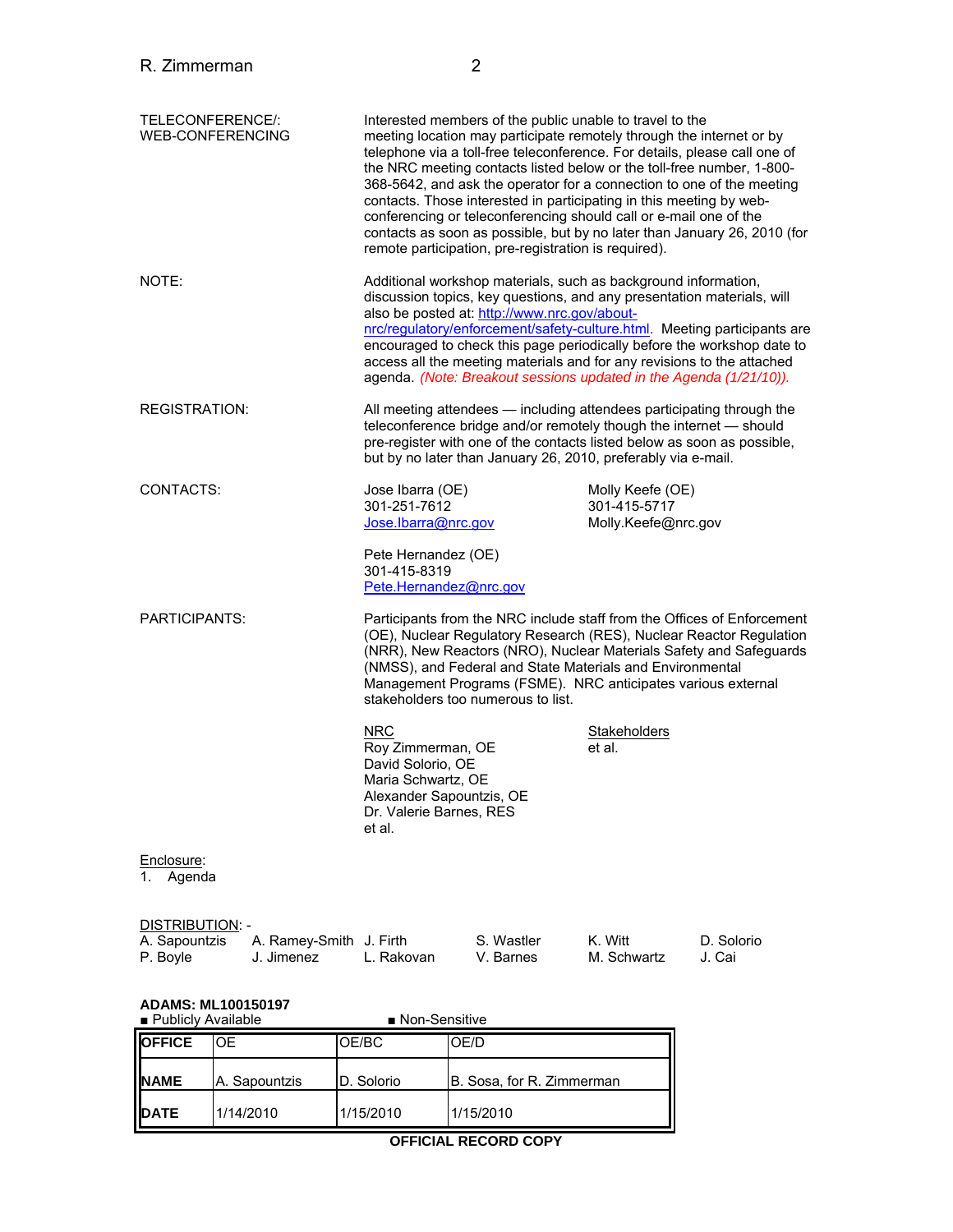### **Meeting to Reach Alignment on Safety Culture Definition, Concepts and Description/Traits February 2-4, 2010 Rockville, Maryland**

### **Agenda**

PURPOSE: To discuss with stakeholders and reach alignment on a high-level safety culture definition and description/traits, and to develop a more common terminology for safety culture across all U.S. Nuclear Regulatory Commission (NRC) regulated industries. In addition, the NRC will be accepting comments on the draft safety culture policy statement.

### February 2, 2010

- Opening Remarks, Purpose, Meeting Focus and Introductions by:
	- o U.S. Nuclear Regulatory Commission (NRC)
	- o Panel Members
- Short/Long Term Program Goals
- Schedule and an Update on the Developments of the NRC Draft Safety Culture Policy Statement
- Safety Culture Discussion
- Break
- Lunch (on your own)
- Three Breakout Sessions ((1) New Construction-Reactors and Power Reactors; (2) Materials/Industrial and Fuel Cycle Facilities; (3) Materials/Medical)
- Regroup/Come Back Together to Discuss Common Safety Culture Definition
- Break
- Public Comments
- Closing Remarks
- Adjournment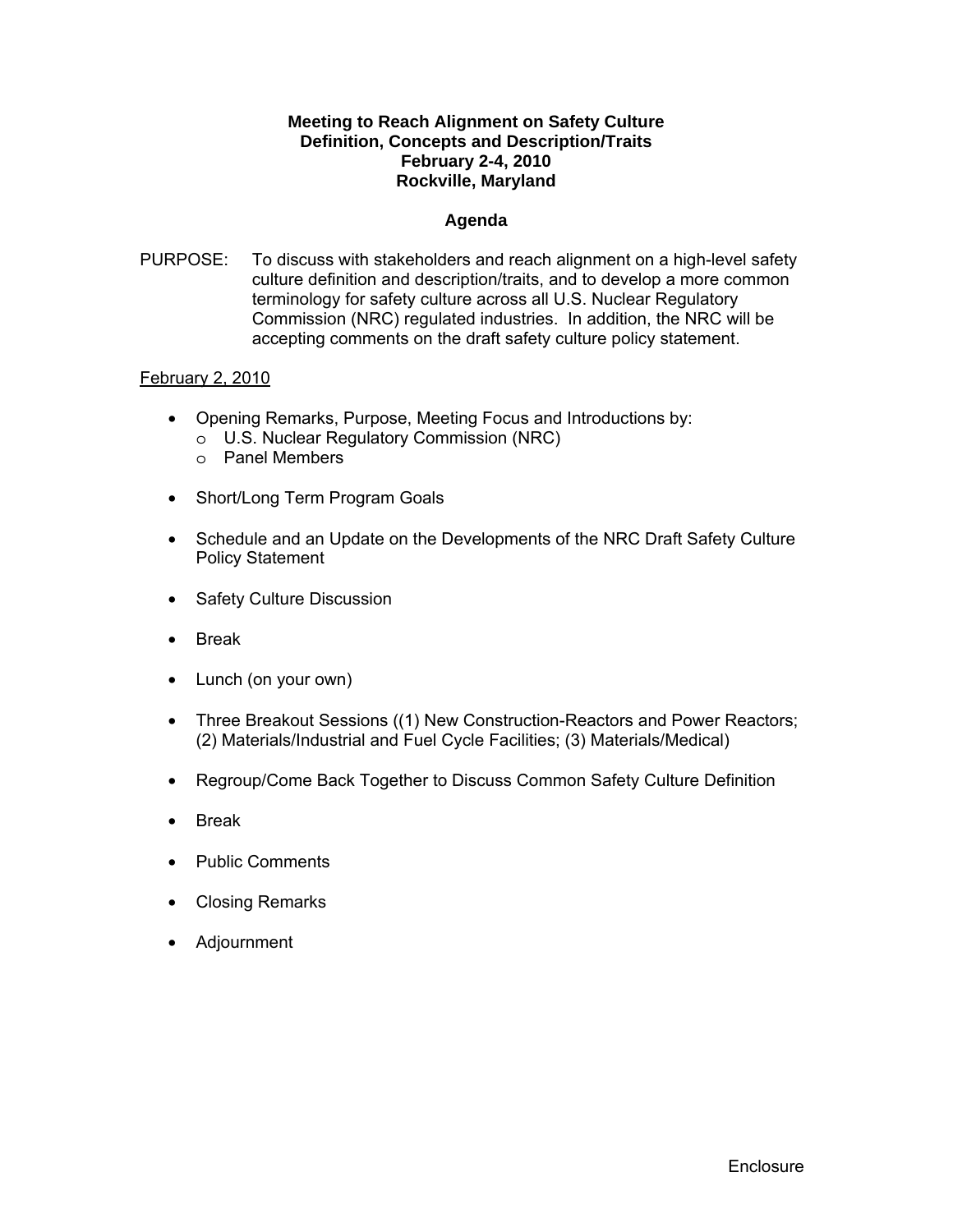### **Meeting to Reach Alignment on Safety Culture Definition, Concepts and Description/Traits February 2-4, 2010 Rockville, Maryland**

#### **Agenda**

PURPOSE: To discuss with stakeholders and reach alignment on a high-level safety culture definition and description/traits, and to develop a more common terminology for safety culture across all U.S. Nuclear Regulatory Commission (NRC) regulated industries. In addition, the NRC will be accepting comments on the draft safety culture policy statement.

### February 3, 2010

- Opening Remarks
- Recap of First Day
- Continue Panel Discussion of Common Safety Culture Definition
- Break
- Three Breakout Sessions ((1) New Construction-Reactors and Power Reactors; (2) Materials/Industrial; and (3) Materials/Medical)
- Lunch (on your own)
- NRC Management Presentation
- Public Comments
- Three Breakout Sessions ((1) New Construction-Reactors and Power Reactors; (2) Materials/Industrial; and (3) Materials/Medical)
- Regroup/Come Back Together to Discuss Common Safety Culture Definition or Safety Culture Characteristics
- Break
- Public Comments
- Closing Remarks
- Adjournment